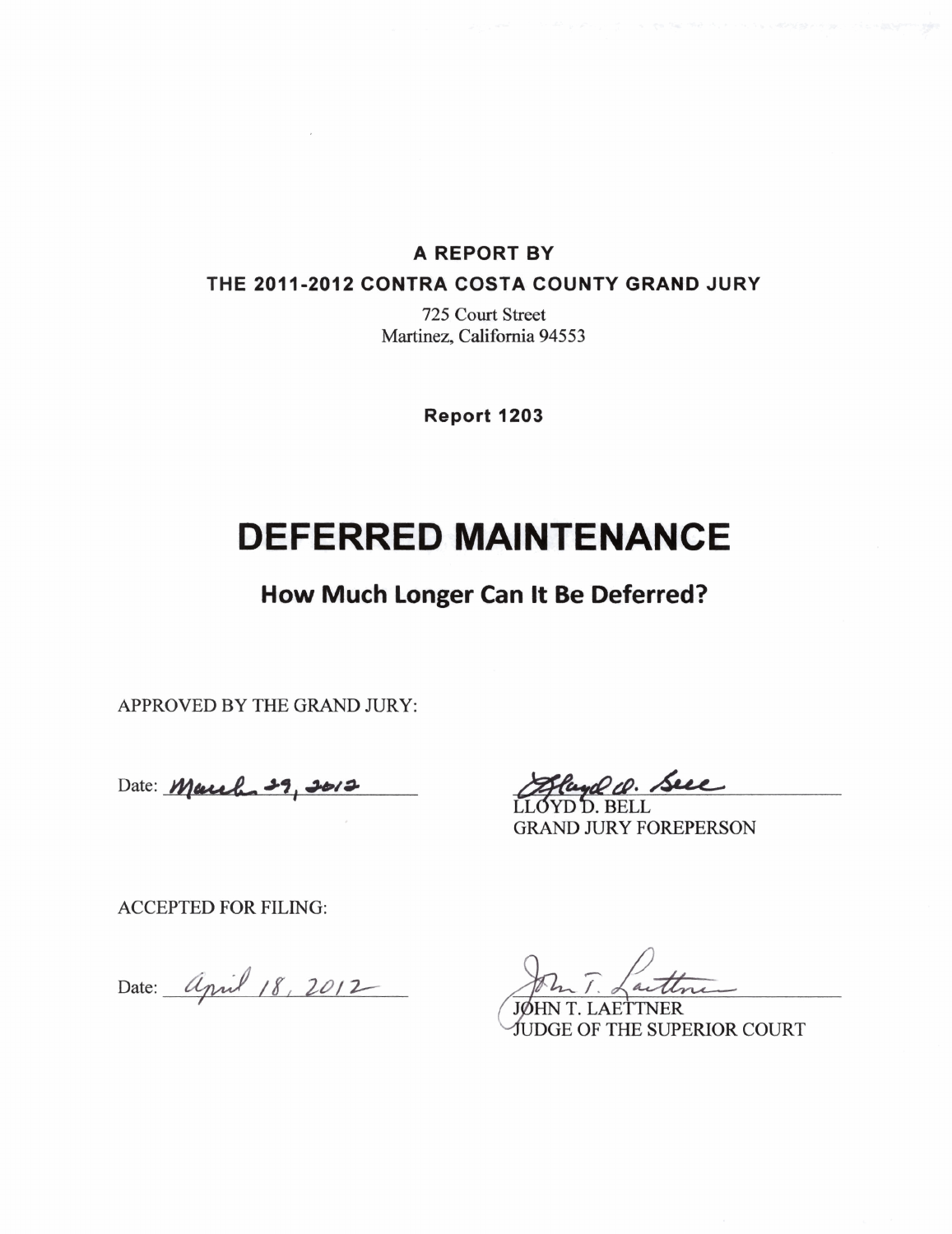Contact: Lloyd Bell Foreperson 925-957-5638

Contra Costa County Grand Jury Report 1203

# **DEFERRED MAINTENANCE**

## **How Much Longer Can it Be Deferred?**

**TO:** Contra Costa County Board of Supervisors

### **SUMMARY**

Contra Costa County (County) is currently confronted by a large and growing backlog of work needed to properly maintain the condition of its buildings and facilities. This backlog is called deferred maintenance. This work should be completed to ensure the continued safe and efficient utilization of these assets.

The County has faced several years of significant financial challenge. The national recession, reduced growth in local property taxes, and the state's ongoing budget deficit have diminished available resources. At the same time, the County has experienced greater demand by residents for County services, including employment, healthcare and social services. As a result, the County Board of Supervisors (Board) has been required to make difficult decisions regarding which services and programs to fund, and in what amount, and which to defer until economic conditions improve at some unidentified future time.

One of the programs that the Board has chosen to defer for the past four years is the normal maintenance and renewal of most of its buildings and facilities. The County needs to adequately maintain its infrastructure to provide high quality and accessible services to its residents. Continually deferring facility maintenance, renewal, and modernization needs has resulted in a deferred maintenance financial liability to the County estimated to be between \$251 million and \$265 million at the time of this report. The Board has not followed the recommendations of a study contracted by the County in 2007. The County has not implemented or achieved the specified actions, objectives, and goals called for in its own plan and strategy. The Board has not stated when or how they intend to address the issue.

Failure to perform the projects identified in the study and activities outlined in the plan and strategy documents could lead to asset deterioration and ultimately asset impairment.

Compounding the monetary implications of the County's decision is the related health and safety exposure to the public and employees. Some items classified as critical have been deferred.

Unlike other financial matters of concern to the citizens, current accounting practices allow the County to choose the amount of detail and in what manner it discloses the seriousness of deferred maintenance. There are very few places in any County documents or presentations that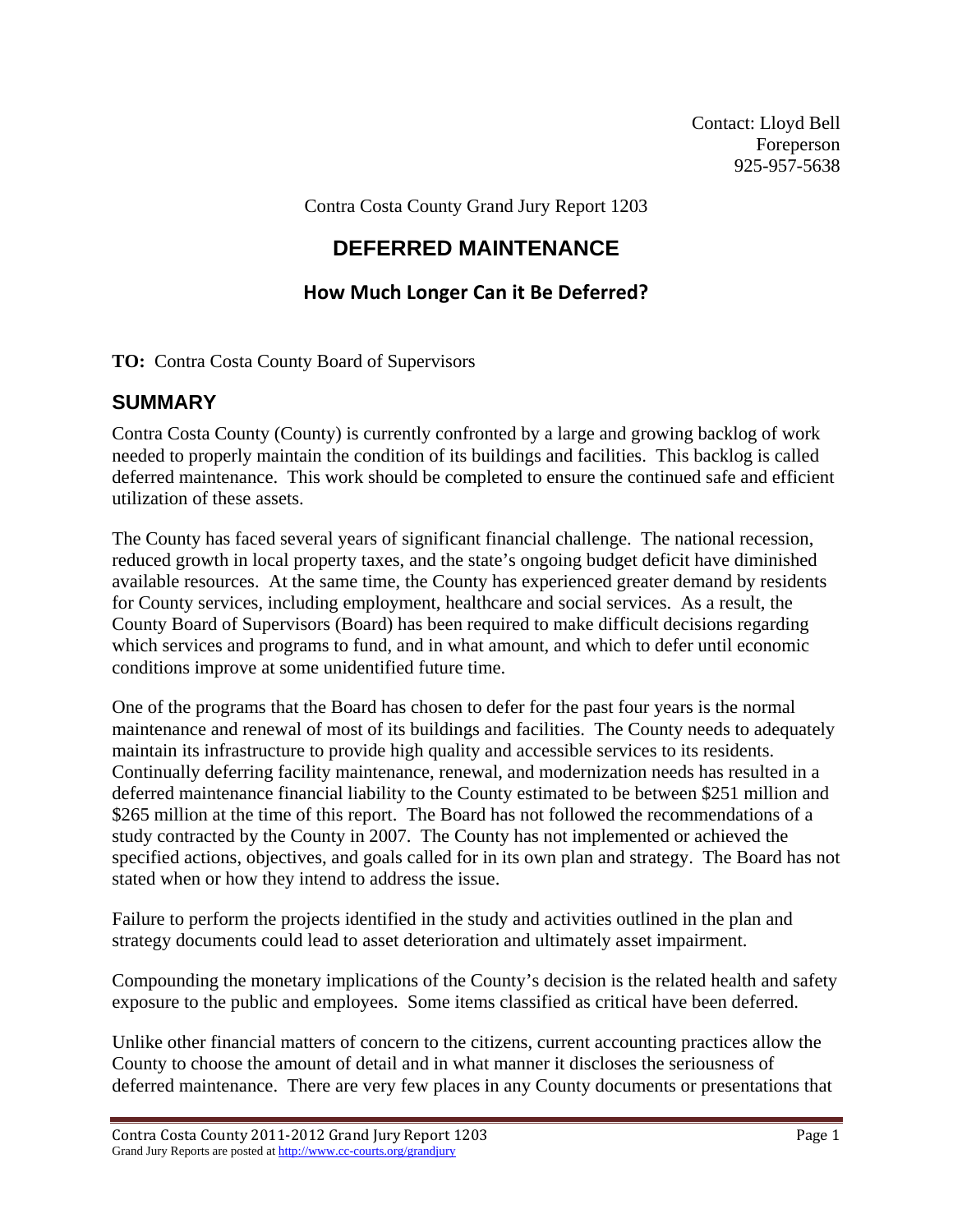refer to the deferred maintenance issue and, as a result, the citizens may be unaware of its significance and potential future impact on operations and services.

# **BACKGROUND**

Maintenance is the activity of keeping buildings and facilities in acceptable condition. It includes preventive maintenance, normal repairs, replacement of parts and structural components, and other activities needed to preserve the asset so that it continues to provide acceptable service and achieve its expected life. Maintenance excludes activities aimed at expanding the capacity of an asset or otherwise upgrading it to serve needs different from, or significantly greater than, those originally intended.

Deferred maintenance refers to expenditures for repairs that were not accomplished as a part of preventive maintenance or normal repairs and which have accumulated to the point that facility deterioration is evident and could impair the proper functioning of the facility. Deferred maintenance projects represent catch-up expenses. Failure to perform needed repairs will likely result in higher repair costs when the repairs are finally undertaken.

Accumulated deferred maintenance develops for several reasons. Underfunding of routine maintenance can cause neglect that allows minor repair work to evolve into more serious conditions. The problem is further compounded by choices made during austere financial times when routine maintenance is often deferred in order to meet more pressing fiscal requirements. Another cause is the failure to take care of major repair and/or restore facilities or building components that have reached the end of their useful life.

In 2007, the General Services Department of the County engaged ISES Corporation to conduct a comprehensive evaluation of the overall condition of 93 County-owned facilities. Facilities inspected included office buildings, detention facilities, hospitals, clinics, homeless shelters, animal shelters, libraries, and maintenance facilities. The resulting Facilities Life Cycle Investment Program (FLIP) report identified deferred maintenance issues and projects that needed to be completed in areas related to accessibility improvements, electrical systems, exterior/structural rehabilitation, fire/life/safety, heating/ventilation/air conditioning systems, interior finishes/systems, plumbing systems, and general site improvements.

Projects were ranked from Priority 1 through Priority 4. Priority 1 projects were defined as needing immediate action to return a facility to normal operation, stop accelerated deterioration, or correct a safety hazard. Priority 2 projects were defined as needing correction within a year to avoid intermittent interruptions, rapid deterioration, or potential safety hazards. Priority 3 projects included conditions requiring appropriate attention to prevent predictable deterioration or potential downtime and the associated damage or higher costs if deferred further. Priority 4 projects included items that represented a sensible improvement to existing conditions, enhancing overall usability and/or reducing long-term maintenance.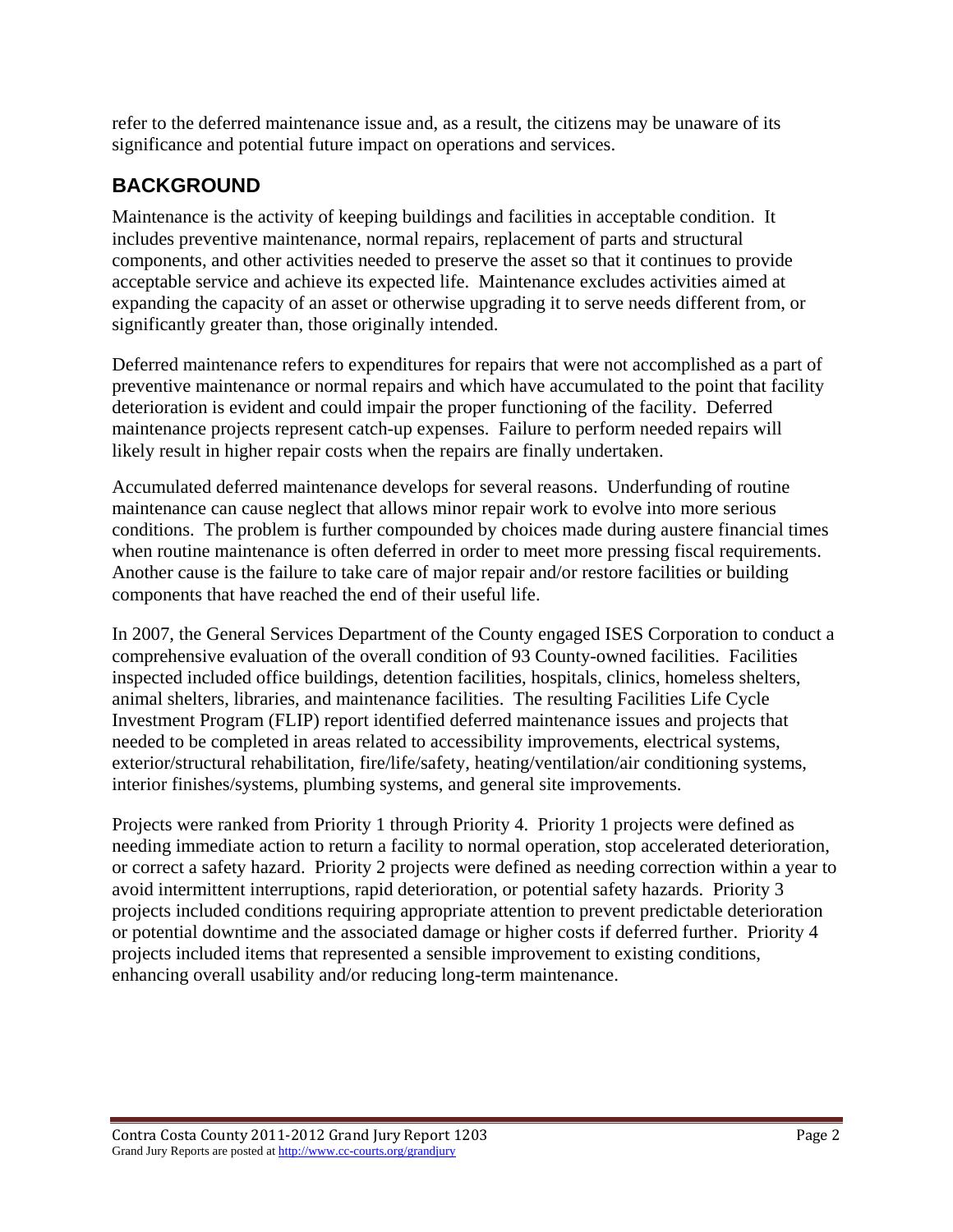The FLIP report further classified the projects into categories, estimated costs per project, and provided the following summary table:

| <b>Description</b>                          | 1           | $\mathbf{2}$ | 3             | 4            | <b>Estimated Cost</b> |
|---------------------------------------------|-------------|--------------|---------------|--------------|-----------------------|
| <b>ACCESSIBILITY</b>                        | \$362,029   | \$2,388,206  | \$5,704,842   | \$449,994    | \$8,905,073           |
| <b>ELECTRICAL</b>                           | 0           | 464,506      | 27,618,416    | 7,178,716    | 35,261,638            |
| <b>EXTERIOR</b><br><b>STRUCTURE</b>         | 82,351      | 3,274,020    | 22,306,486    | 10,802,040   | 36,464,896            |
| FIRE/LIFE/SAFETY                            | 825,187     | 7,944,612    | 3,463,937     | 598,433      | 12,832,168            |
| <b>HEALTH</b>                               | 60,489      | 44,526       | 1,843,978     | 2,154,759    | 4,103,752             |
| HEAT/AIR/<br><b>VENTILATION</b>             | 0           | 59,878       | 57,844,995    | 14,627,824   | 72,532,697            |
| <b>INTERIOR FINISHES/</b><br><b>SYSTEMS</b> | 729,856     | 10,535,049   | 40,048,391    | 9,744,041    | 61,057,338            |
| <b>PLUMBING</b>                             | 0           | 86,189       | 12,339,773    | 1,988,541    | 14,414,503            |
| <b>SITE ISSUES</b>                          | 0           | 201,027      | 1,513,385     | 221,926      | 1,936,337             |
| <b>VERTICAL</b><br><b>TRANSPORTATION</b>    | 0           | 883,865      | 2,367,969     | 414,294      | 366,128               |
| <b>Totals</b>                               | \$2,059,913 | \$25,881,877 | \$175,052,172 | \$48,180,568 | \$251,174,530         |

**Table 1: FLIP Report Summary Table** 

In 2007, the total deferred facility maintenance liability exposure was estimated to be \$251 million. The FLIP report further advised that "many high cost systems would be due for replacement within the next ten years and that the County would be wise to prepare itself for these expenditures since the aging systems would not provide reliable and efficient service much further beyond their statistical life cycles." The report also recommended that in order to maintain the condition status of the facilities at that time, an investment of approximately \$24.6 million annually for the next ten years would be necessary. The report called attention to the fact that allowing the overall condition to degrade over that period would create an undesirable scenario for the County, given the expenditure projection for the subsequent ten-year period.

In recognition of the importance of this issue, the County Budget Policy adopted in November, 2006 includes two requirements with respect to facility maintenance, as follows:

- "The annual budget process will include funding decisions for maintaining the County's facility assets, allowing the Board of Supervisors to weigh competing funding decisions using credible information."
- "Beginning in FY 2008-09, the annual budget process will include a strategic planning and financing process for facilities renewal…and establishment of a comprehensive management program for the County's general government real estate assets relative to acquisition, use, disposition, and maintenance."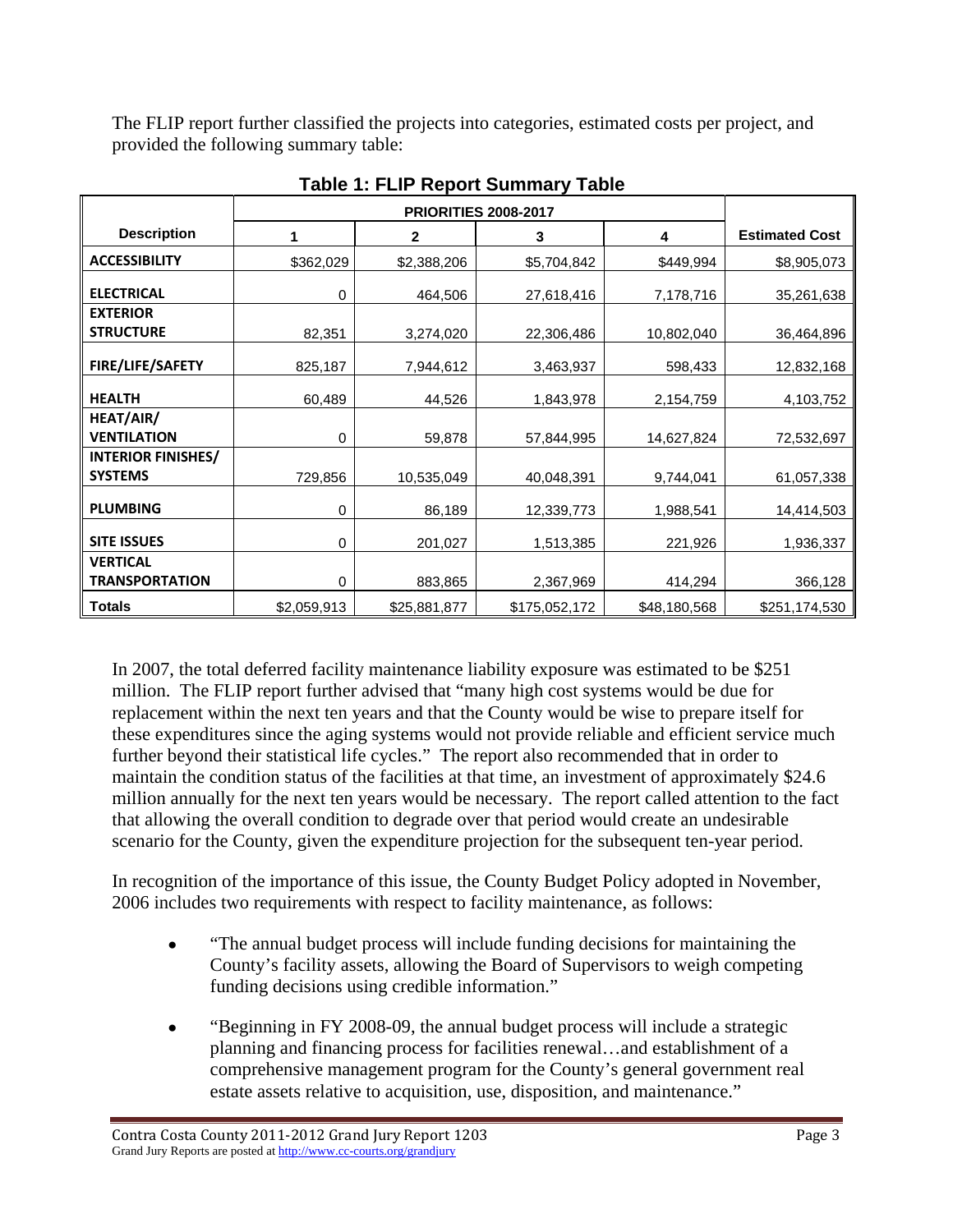The Board directed County personnel to prepare and implement the referenced management program by FY 2008-09.

After receiving the FLIP report and its recommendations, the County included a special section in the FY 2008-09 Budget Summary publicly acknowledging the report and referencing the \$251 million exposure. The Summary states that a plan to address the issue was being implemented.

In August of FY 2009-10, the plan, containing 13 objectives and 11 specific actions, was completed and submitted for approval and adoption, first to the Board Finance Committee and then to the full Board. The Board adopted the program, the Real Estate Asset Management Program (RAMP), and directed County personnel to implement the program. The Board noted at that time, "If the proposed RAMP goals and objectives are not implemented, there will be less coordinated and efficient opportunities to optimize the use, preservation and value of the County's real estate assets."

Beginning with the Budget Summary Report for FY 2008-09, and each year thereafter through FY 2011-12, the County has stated that the issue is being addressed and referenced the amount of \$251 million from the 2007 consultant report as an indicator of the magnitude of the deferred maintenance problem, even though it may have changed during the four-year period due to few projects being completed, projects being added to the list, and the impact of inflation on costs.

Due to significant budget constraints, the County budget for fiscal years 2009-10, 2010-11, and 2011-12 did not include appropriations for deferred maintenance. In FY 2008-09, \$1 million was used from the Criminal Justice Construction Fund to address issues in Sheriff, Probation, and Public Defender facilities. The County also received some small grants from the federal government that were used on specific projects from the 2007 list. In total, it is estimated that \$3 million has been spent on deferred maintenance projects during the past three to four years. The FLIP report called for expenditures of over \$70 million during that period.

In the last status update to the Board Finance Committee in February, 2011, the General Services Department acknowledged the lack of progress being made and the growing magnitude of the deferred maintenance issue. This update estimated that the cost of the problem had increased to \$265 million as follows in table 2A below: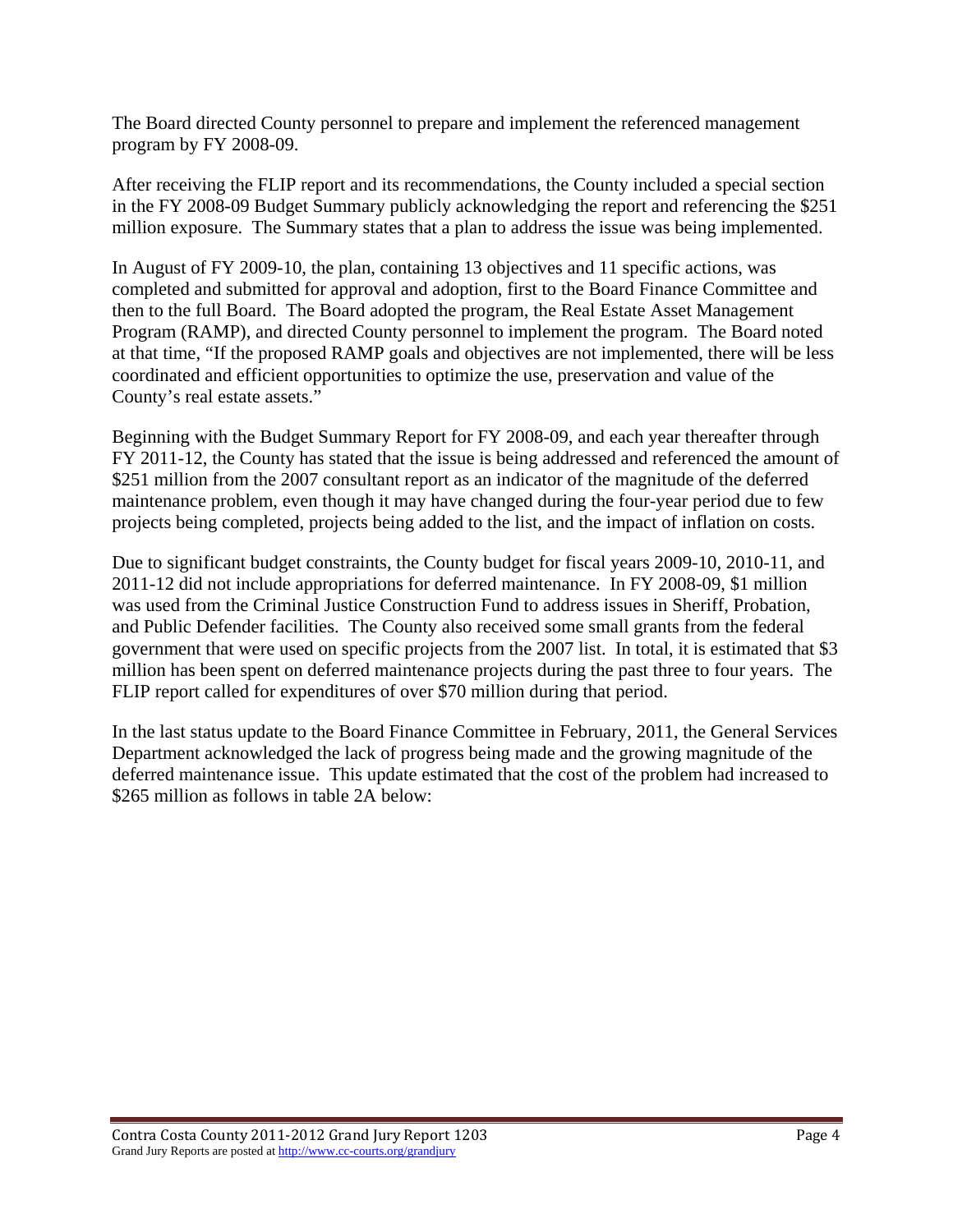| TOTAL DEFERRED MAINTENANCE/CAPITAL RENEWAL FOR COUNTY FACILITIES |             |              |               |              |                       |  |  |
|------------------------------------------------------------------|-------------|--------------|---------------|--------------|-----------------------|--|--|
|                                                                  |             |              |               |              |                       |  |  |
| <b>System</b><br><b>Description</b>                              | 1           | $\mathbf{2}$ | 3             | 4            | <b>Estimated Cost</b> |  |  |
| <b>ACCESSIBILITY</b>                                             | \$343,232   | \$1,785,650  | \$5,703,867   | \$480,672    | \$8,313,421           |  |  |
| <b>ELECTRICAL</b>                                                | 0           | 241,212      | 29,173,520    | 7,722,510    | 37, 137, 242          |  |  |
| <b>EXTERIOR</b><br><b>STRUCTURE</b>                              | 77,723      | 3,020,957    | 23,456,546    | 11,392,813   | 37,948,039            |  |  |
| <b>FIRE/LIFE/SAFETY</b>                                          | 853,746     | 7,756,226    | 3,621,202     | 643,741      | 12,874,915            |  |  |
| <b>HEALTH</b>                                                    | 65,071      | 25,922       | 1,969,028     | 2,317,753    | 4,377,774             |  |  |
| <b>HEAT/AIR/</b><br><b>VENTILATION</b>                           | 0           | 4,563        | 60,687,883    | 15,565,453   | 76,257,899            |  |  |
| <b>INTERIOR FINISHES/</b><br><b>SYSTEMS</b>                      | 785,142     | 11,237,154   | 42,234,803    | 10,888,087   | 65,145,186            |  |  |
| <b>PLUMBING</b>                                                  | 0           | 86,005       | 12,938,395    | 2,106,645    | 15, 131, 045          |  |  |
| <b>SITE ISSUES</b>                                               | 0           | 154,482      | 1,553,842     | 221,859      | 1,930,183             |  |  |
| <b>SECURITY SYSTEMS</b>                                          | 100,690     | 0            | 0             | 0            | 100,690               |  |  |
| <b>VERTICAL</b><br><b>TRANSPORTATION</b>                         | 0           | 2,272,032    | 2,551,268     | 914,640      | 5,737,940             |  |  |
| <b>Totals</b>                                                    | \$2,225,604 | \$26,584,203 | \$183,890,354 | \$52,254,173 | \$264,954,334         |  |  |

# **Table 2A: General Services Department Status Update Summary Table**

In that same status update to the Board Finance Committee, special emphasis was given to the need to complete Priority 1 and Priority 2 projects, as shown below in table 2B:

### **Table 2B: General Services Department Table of High Priorities**

| AUUUUIATLU UUUTU                            |    |                   |                  |                  |  |  |  |  |  |
|---------------------------------------------|----|-------------------|------------------|------------------|--|--|--|--|--|
| <b>System</b>                               |    | <b>PRIORITIES</b> | <b>ESTIMATED</b> |                  |  |  |  |  |  |
| <b>Description</b>                          |    |                   | $\mathbf{2}$     | <b>COST</b>      |  |  |  |  |  |
| <b>ACCESSIBILITY</b>                        |    | \$343,232         | \$1,785,650      | \$2,128,882      |  |  |  |  |  |
| <b>ELECTRICAL</b>                           |    | 0                 | 241,212          | 241,212          |  |  |  |  |  |
| <b>EXTERIOR STRUCTURE</b>                   |    | 77,723            | 3,020,957        | 3,098,690        |  |  |  |  |  |
| <b>FIRE/LIFE/SAFETY</b>                     |    | 853,746           | 7,756,226        | 8,609,972        |  |  |  |  |  |
| <b>HEALTH</b>                               |    | 65,071            | 25,922           | 90,993           |  |  |  |  |  |
| <b>HEAT/AC/VENTILLATION</b>                 |    | 0                 | 4,563            | 4,563            |  |  |  |  |  |
| <b>INTERIOR FINISHES/</b><br><b>SYSTEMS</b> |    | 785,142           | 11,237,154       | 12,022,296       |  |  |  |  |  |
| <b>PLUMBING</b>                             |    | 0                 | 86,005           | 86,005           |  |  |  |  |  |
| <b>SITE ISSUES</b>                          |    | 0                 | 154,482          | 154,482          |  |  |  |  |  |
| <b>SECURITY SYSTEMS</b>                     |    | 100,690           | 0                | 100,690          |  |  |  |  |  |
| <b>VERTICAL</b><br>TRANSPORTATION           |    | 0                 | 2,272,032        | 2,272,032        |  |  |  |  |  |
| TOTALS                                      | \$ | 2,225,604         | \$26,584,203     | 28,809,807<br>\$ |  |  |  |  |  |

**PRIORITY 1 AND 2 DEFICIENCIES WHICH SHOULD BE COMPLETED AND ASSOCIATED COSTS**